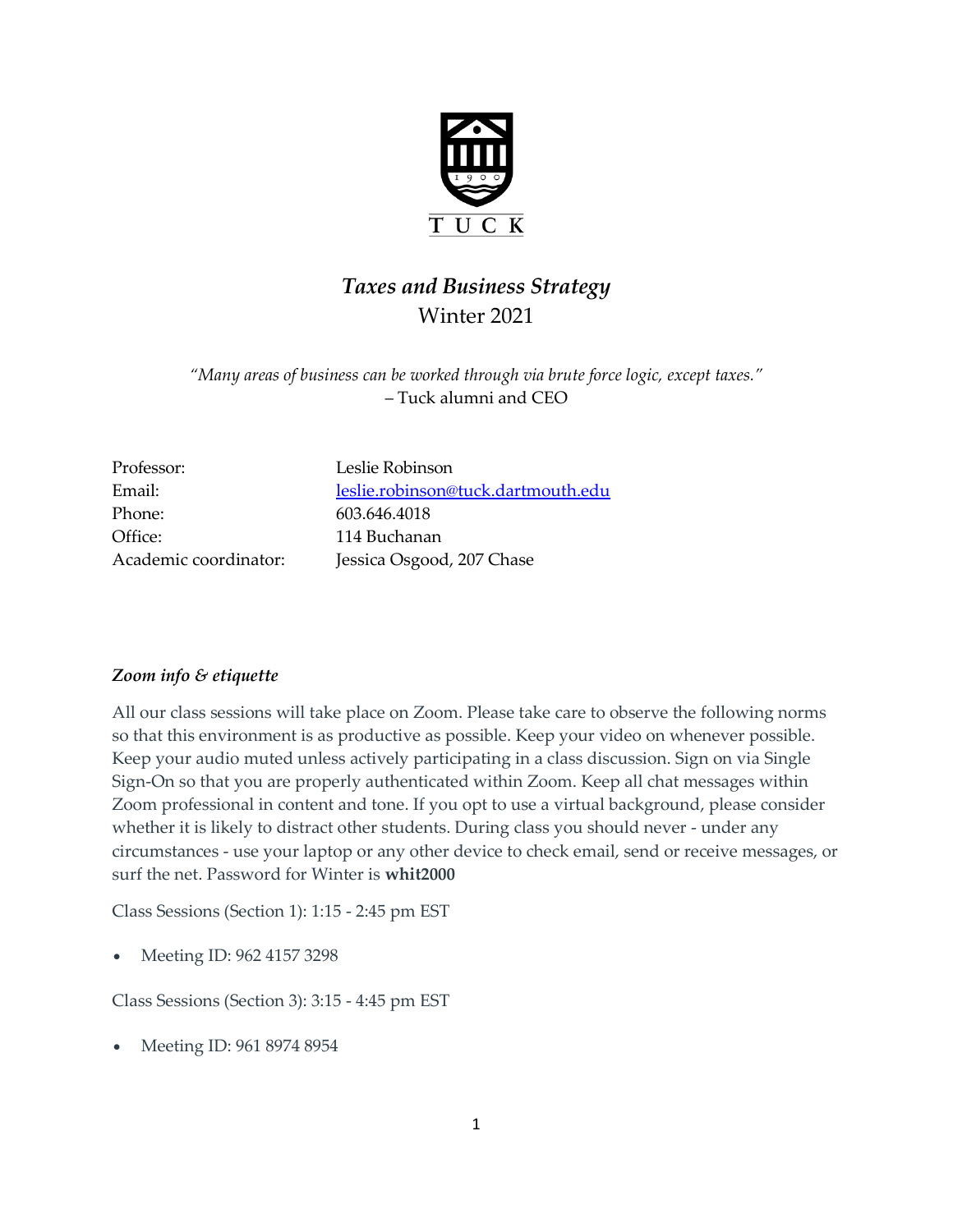#### *Objectives*

This course has two objectives:

**First**, you will *gain exposure to key areas where taxes play a role in implementing business strategy*. Business strategy broadly refers to a firm's working plan for achieving its vision, prioritizing objectives, competing successfully, and optimizing financial performance. Taxes affect many strategic business decisions such as forming a new business and raising capital, investment strategies, financing projects, compensating employees, making shareholder distributions, expanding through acquisition, divesting lines of business, or expanding internationally. There are trade-offs in meeting organizational objectives at the lowest tax cost.

**Second**, this course will *introduce you to a framework for thinking about tax strategy*. A tax code is a living set of regulations that are constantly changing and adapting in response to politics, perceived abuse, and business innovation. It is precisely this ebb and flow that creates both challenges and opportunities in the world of business. The details of tax law are quite nuanced (and will often require advice from a tax lawyer), but there is a thematic approach to effective tax planning that can guide decision-making even as specific laws and governments change.

#### *Course framework*

The framework put forth by Scholes and Wolfson (1993) will be a useful guide to our analysis of taxes in personal and business decisions. The framework suggests evaluating all decisions from three perspectives: **all taxes, all parties, and all costs**. The key idea is to remember that tax planning is much broader than narrowly focusing on tax minimization. Tax minimization is simply the reduction in a single tax liability without regard for other costs, other parties to the transaction, or consideration of other taxes. The focus should always be on maximizing after-tax returns not on minimizing taxes. We will develop an understanding of the framework for tax planning in TBS as we move through the course.

#### *Grading*

The course grade will be based on the following three components:

| Class participation | 35%    |
|---------------------|--------|
| Class prep memos    | $30\%$ |
| Group project       | 35%    |

#### *Class participation*

There is a direct relation between how much you prepare for class and how much you take away from the course. This course is primarily case-based. Most class sessions involve an inclass case discussion that builds off a case assignment. Case discussions will generally include both a quantitative and qualitative evaluation of a real or hypothetical scenario. We will review any important aspects of a calculation in class before jumping into the broader discussion.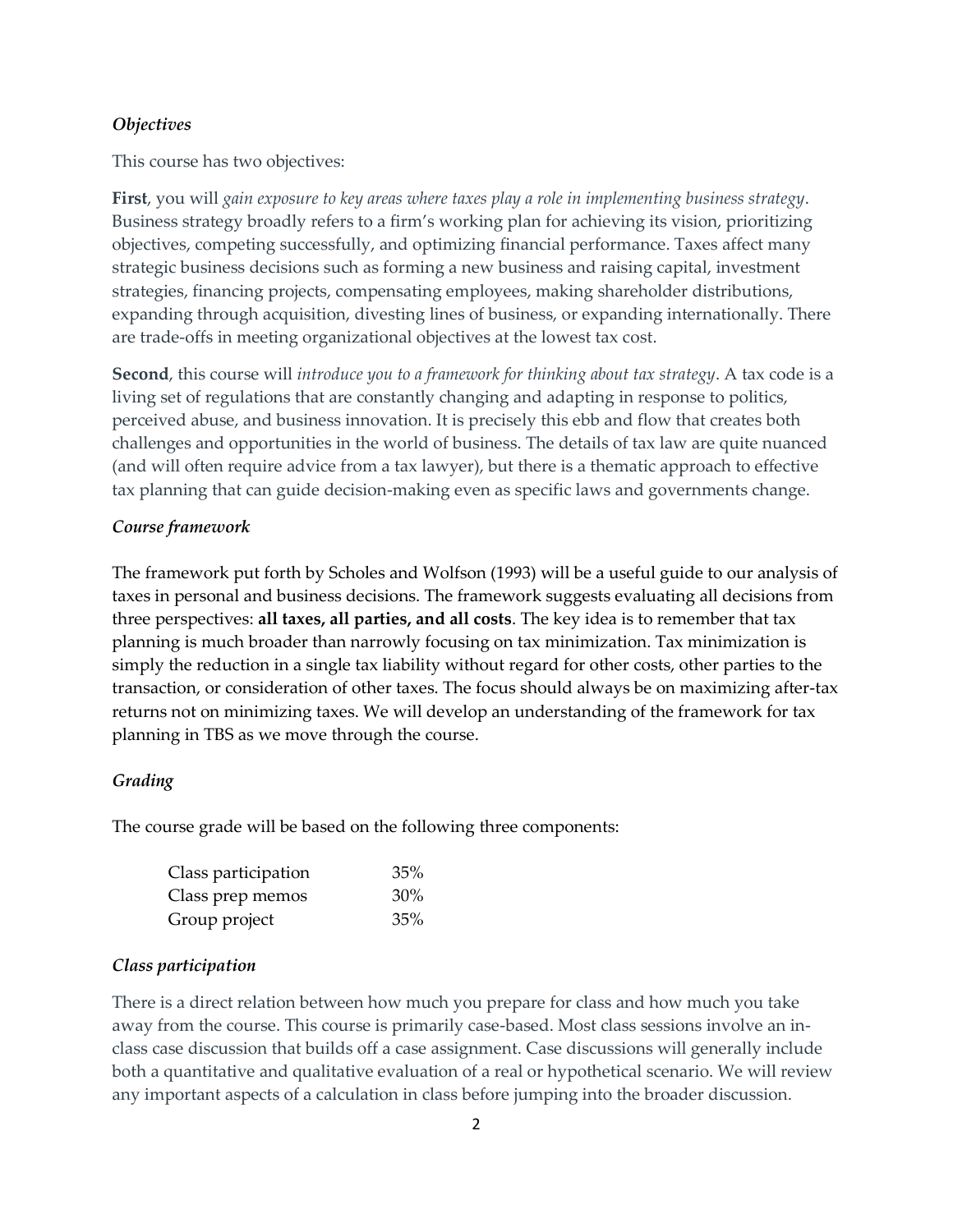Every student is capable of contributing to the case discussion. The class participation grade is based on quality, not quantity. I do not, however, expect you to be insightful every time you say something. Please ask questions to help create a lively exchange of ideas. Recognizing that students with different backgrounds will contribute differently to class discussion, and that some of us are more introverted than others, I will use cold calls to foster inclusiveness.

If an emergency precludes you from preparing adequately for a particular class, you should notify the course scribe before the class begins. Tardiness, entering or leaving during class (by turning your camera off), lack of attendance, etc. will have a negative impact on your class participation grade.

# *Class prep memos*

To encourage you to think deeply about the materials for the upcoming class, the cases will generally present you with a scenario that requires a thoughtful analysis. My expectation is that your analysis will be delivered to me as a memo that outlines your analysis along with any underlying assumptions. The memos should be no longer than two pages of text. Supporting figures or tables may be added as an appendix. For each case, I will provide a list of prep questions in Canvas that are intended to guide your analysis of the underlying problem. Memos that solely answer the list of prep questions and memos longer than two pages will be marked down in terms of grading.

The broader purpose of requiring written memos throughout the course is to provide you with opportunities to explain technical issues using clear and concise language, and to identify (and focus on) the most important issues. Save the more nuanced details and exceptions for class discussion. Incorporate one or more aspects of the course framework when applicable.

There are 13 graded class prep memos, and of those 13, I will drop the lowest score. The assignments can be completed in groups of up to 3 students. This group will also serve as your project group. As soon as possible, please set up your group in Canvas. The memos should be submitted via Canvas prior to the start of class and late assignments will not be graded. Submit one assignment per group.

# *Group project*

The objective of the group project is to allow you to explore at a deeper level some aspect of taxation that is of interest to you. Guidelines for this assignment will be left intentionally general to permit some latitude in identifying a topic of interest. The group project is expected to be a 'deep dive' into a specific tax issue. One strategy for identifying a topic is to consider the tax implications of economic choices from your work or educational experience where taxes appear to be particularly important but perhaps misunderstood. Another angle would be to consider the effects of changes in tax policy on a particular constituency. Note that you are welcome to explore issues beyond the U.S. borders or a tax issue that we touched on only tangentially (or maybe not at all) during the course (perhaps it is industry specific).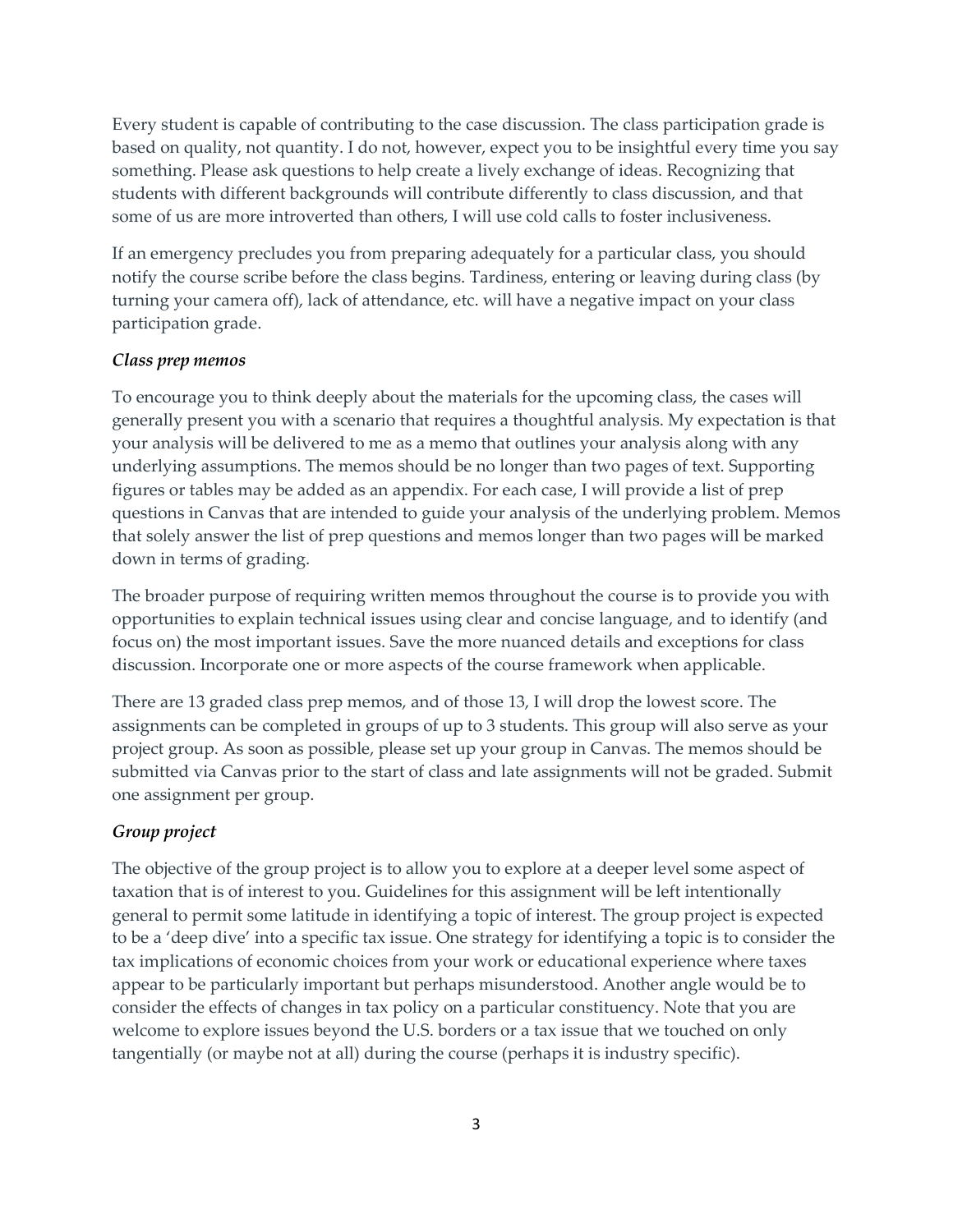The term paper is due for presentation during the final week of the course. The paper itself should have maximum 10 double-spaced pages (plus tables and references). Upload the term paper and your presentation slides 24 and 3 hours, respectively, prior to the class session in which you are scheduled to present. It may be helpful to treat this project as if you are developing a case to use in this course. You should begin by identifying and providing some background on the problem, policy or transaction and realistic alternatives. If it is a transaction, a diagram of the transaction can be useful. Next, you should identify the prominent economic issues inherent in your topic and apply the principles and concepts from this class to investigate the issue. In all cases, your analysis should be done relative to at least one alternative choice, i.e. there should be some form of numerical analysis comparing at least two options. Conclude by making a persuasive, balanced, and reasoned recommendation to a decision-maker, whether it be an individual or policy maker.

#### *Resources*

- All background reading, case materials, and discussion questions to prepare for class are in Canvas.
- Optional textbook: Erickson, Hanlon, Maydew and Shevlin, *Scholes, Wolfson's 'Taxes and Business Strategy'*, Cambridge Business Publishers. There are several copies of this textbook on reserve in the Feldberg library.
- If you need extra help with the material, do not hesitate to reach out early and often. Please send me an email so that we can arrange a convenient time to meet.

# *Honor principle*

Discussion of the course material and assignments with other students is highly encouraged. Looking at notes, handouts, problem sets, spreadsheets, or solutions from prior course offerings of Taxes and Business Strategy all constitute violations of the Tuck Academic Honor Principle. After the course is over, you will not provide any materials from the course to future students.